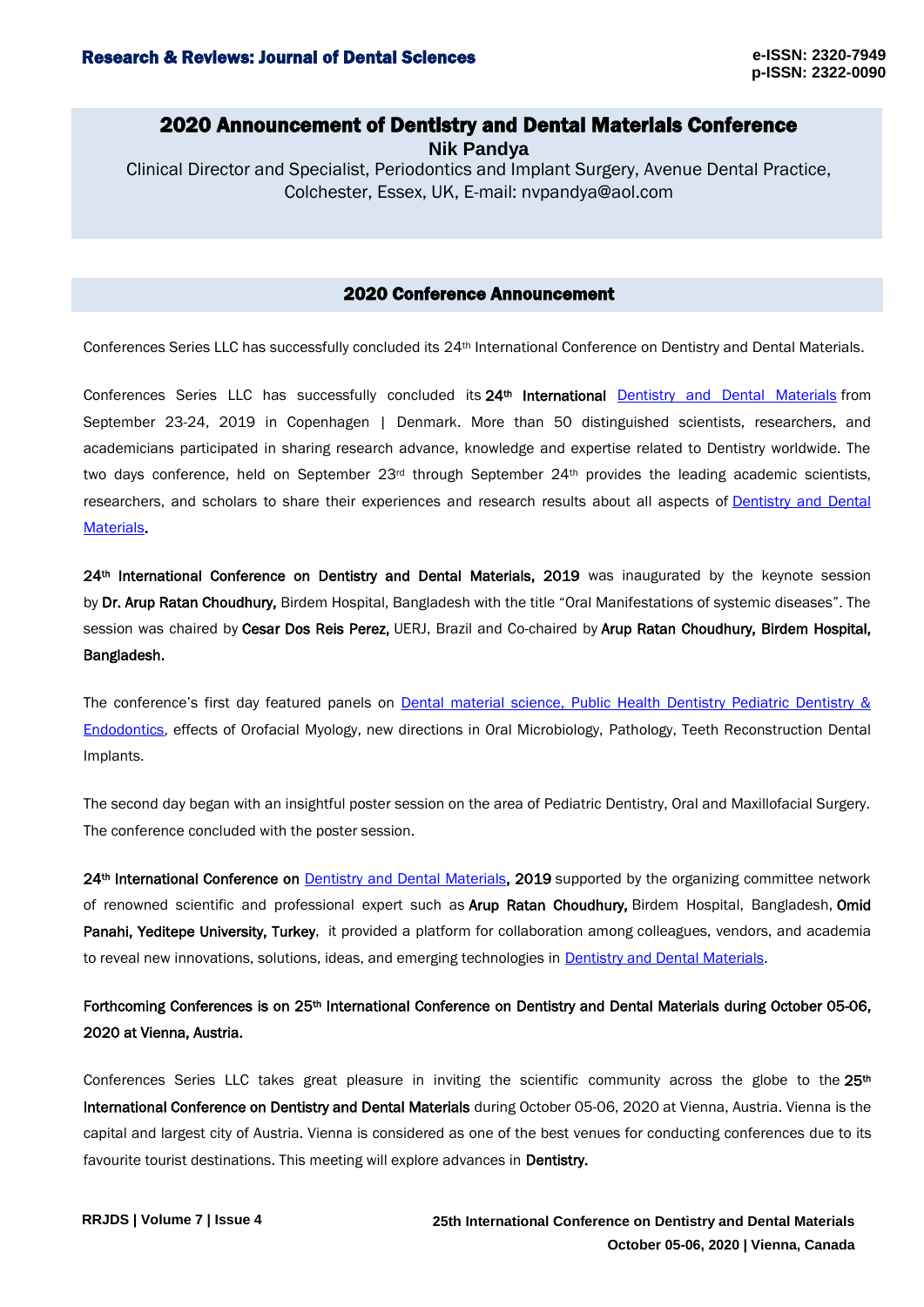#### Research & Reviews: Journal of Dental Sciences

The upcoming **Dental Materials 2020** focuses on Dental Materials and the treatment, diagnosis, prevention, and study of Dental Implants. This conference will also present advanced research, advanced techniques for the treatment of oral and Maxillofacial Surgery, Orofacial Myology, and related Oral Microbiology and Pathology.

The participants can exchange and share their research results covering the scientific aspect of Oral Microbiology & Pathology, Forensic Dentistry, Dental Nursing, Dental Anaesthesiology, Dental Materials Science, Dental Pharmacology, Dental Sleep Medicine, Pediatric Dentistry, Orofacial Myology, Orthodontics & Endodontics, Restorative Dentistry, Periodontics and Prosthodontics, Oral and Maxillofacial Surgery, Dental Marketing, Preventive & Operative dentistry

The conference will encourage Young Researcher's Forum, scientists and the researchers in their early stage of career graph to widely discuss their outcome to enrich and develop the idea. The 'Best Poster [Award'](https://childhood-obesity.insightconferences.com/poster-presentation.php) is meant to encourage students in taking an active part in the International Science platform to sharpen their skills and knowledgebase.

The Sponsor in [Dental Materials 2020](https://dentalmaterials.dentistryconferences.com/) can reach and get exposure to new clients, customers, business, brand awareness, and media exposure. The sponsorship has different levels of [Premium Sponsorship](https://childhood-obesity.insightconferences.com/sponsors.php)  [Packages:](https://childhood-obesity.insightconferences.com/sponsors.php) Elite Sponsor, Silver Sponsor, Gold Sponsor, Exhibition, Additional Sponsorship Packages, and Advertisements. The 25<sup>th</sup> International Conference on Dentistry and Dental Materials consist of organizing committee network of a renowned scientific and professional expert such as **Arup Ratan** Choudhury, Birdem Hospital, Bangladesh, Omid Panahi, Yeditepe University, Turkey.

### Contact Person:

#### Dr. Jessica William

Conference Chairperson | Dentists 2020 London, W3 6AY, UK T: +44 8000148923; WhatsApp: + 44-7412-303469 E: [dentists@europeannualconference.org](mailto:dentists@europeannualconference.org)